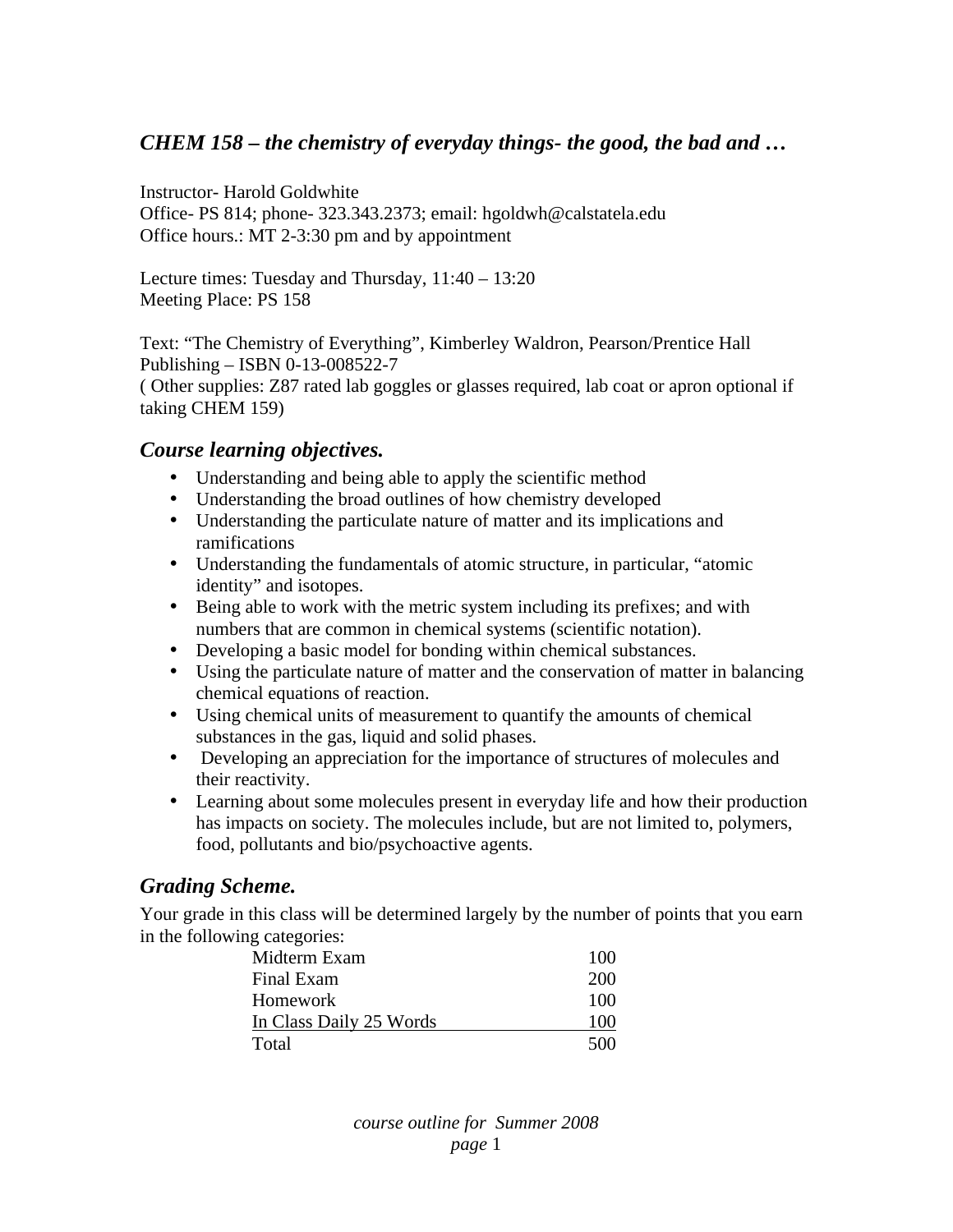The midterm exam will test your knowledge of the first four weeks of class and will be comprehensive. Both midterm and final exams will contain questions that require quantitative reasoning (word problems), semi-quantitative reasoning (balancing equations and predicting trends) and essay questions.

### **The final examination will be on Tuesday August 26 from 10:45 – 13:15**

Homework problems are listed in the syllabus and are due on the first class of the week due. These are considered a **minimum** effort to understand the work and trying further problems is highly suggested and encouraged. If you have problems solving homework questions, do not hesitate to see me at my office hours.

The "In Class Daily 25 Words" assignments are designed to have you learn about some molecules of contemporary interest or people significant in the history of chemistry. You are to write at least 25 **original** words (and **no more** than 35 words) about that substance or person in standard scientific prose and submit that sentence (or two or three) to me by email by 01100 of that class day. Bulleted lists are not acceptable. Late arrivals will receive no points. Your summary should describe important properties and uses and have a structure of the molecule/substance; or a comment on the significance of the person's contributions to chemistry.

EXAMPLE: Nitrogen; Nitrogen,  $N_2$ , is an elemental gas that makes up about 80% of the earth's atmosphere. It is relatively inert, but is essential to plant and animal life.

I will post the class's work on a web site (anonymously, of course) for you all to peruse. I usually will have something to say about the substance or person for the day in class.

The planned schedule of topics and readings from "The Chemistry of Everything" class by class is shown below in the table. Each block in the table is laid out in the following format:

*Topic for Daily 25 words*  Relevant text readings (section numbers) Homework problems (week # due) And/or **Events of note (exam, etc.)**